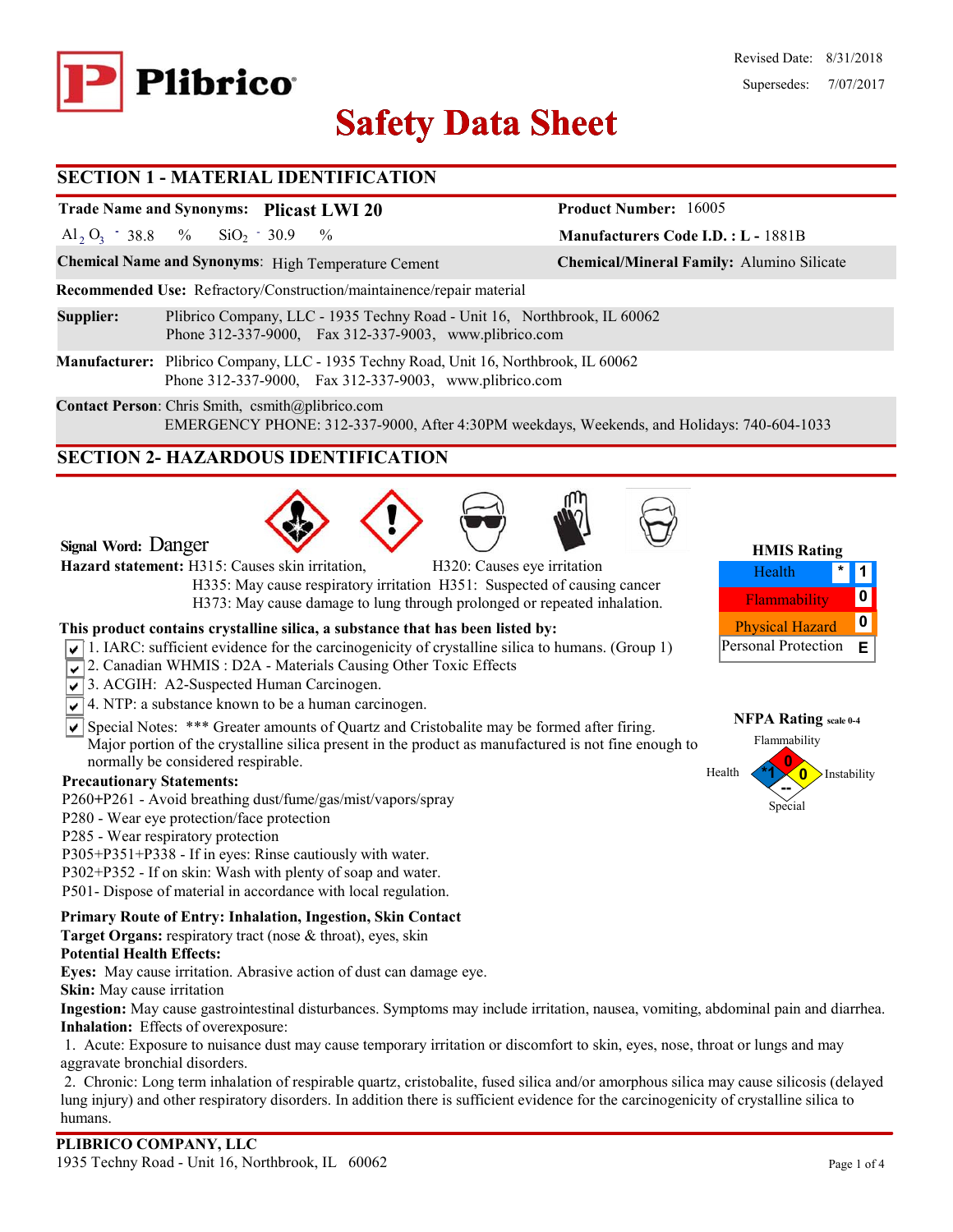#### **SECTION 3- HAZARDOUS INGREDIENTS** Trade Name and Synonyms: Plicast LWI 20

**Revised Date: 8/31/2018** 

| $\prime$ | $^{\prime\prime}$ |
|----------|-------------------|
|          |                   |

| Ingredients (checked)                      | C.A.S. No.              | Weight %        | <b>TLV ACGIH</b><br>mg/m <sup>3</sup> | <b>OSHA PEL</b><br>mg/m <sup>3</sup> | <b>EINECS</b>          |
|--------------------------------------------|-------------------------|-----------------|---------------------------------------|--------------------------------------|------------------------|
| Quartz***<br>$\overline{\mathrm{x}}$       | 14808-60-7              | 3.64            | $0.025$ (resp.dust)                   | $0.05$ mg/m $3$ TWA                  | 238-878-4              |
| $\overline{\mathbf{x}}$<br>Cristobalite*** | 14464-46-1              | 2.89            | $0.025$ (resp.dust)                   | $0.05$ mg/m $3TWA$                   | 238-455-4              |
| Amorphous Silica***                        | 69012-64-2              |                 | $0.025$ (resp.dust)                   | $15$ (total), $5$ (resp.)            | 273-761-1              |
| Fused Silica***                            | 60676-86-0              |                 | $0.025$ (resp. dust)                  | $80 \text{ mg/m}^3$ /%SiO 2          | 262-373-8              |
| Zirconium Silicate***                      | 14940-68-2              |                 | 10                                    | $15$ (total), $5$ (resp.)            | 239-019-6              |
| Aluminum Phosphate                         | 13530-50-2              |                 | $2 \text{ mg/m}^3$ TWA(as Al)         | $2 \text{ mg/m}^3$ TWA(as Al)        | 236-875-2              |
| Alumina                                    | 1344-28-1               |                 | $1$ (resp.dust)                       | $15$ (total), $5$ (resp.)            | 215-691-6              |
| Aluminosilicate(Mullite)                   | 1302-93-8               | $12. - 22.$     | $2$ (resp.dust)                       | $15$ (total), $5$ (resp.)            | 215-113-2              |
| Aluminosilicate(Kyanite)                   | 1302-76-7               |                 | $2$ (resp.dust)                       | $15$ (total), $5$ (resp.)            | 215-106-4              |
| Bauxite                                    | 1318-16-7               |                 | 10                                    | $15$ (total), $5$ (resp.)            | -------                |
| Silicon Carbide                            | $409 - 21 - 2$          |                 | 10                                    | $15$ (total), $5$ (resp.)            | 206-991-8              |
| Pyrophyllite                               | 12269-78-2              |                 | 10                                    | $15$ (total), $5$ (resp.)            |                        |
| Spinel                                     | 1302-67-6               |                 | 10                                    | $15$ (total), $5$ (resp.)            | 215-105-9              |
| Andalusite                                 | 12183-80-1              |                 | 10                                    | $15$ (total), $5$ (resp.)            | 235-352-6              |
| Zirconiumdioxide                           | 1314-23-4               |                 | 10                                    | $15$ (total), $5$ (resp.)            | 215-227-2              |
| X<br>Calcium Aluminate Cement 65997-16-2   |                         | $49. - 59.$     | 10                                    | $15$ (total), $5$ (resp.)            | 266-045-5              |
| Calcium Silicate Cement                    | 65997-15-1              |                 | 10                                    | $15$ (total), $5$ (resp.)            | 266-043-4              |
| ΙX<br>Clay                                 | 1332-58-7               | $9.8 - 19.$     | $2$ (resp.dust)                       | $15$ (total), $5$ (resp.)            | 265-064-6              |
| Aluminum Sulfate                           | 10043-01-3              |                 | $2$ (resp.dust)                       | $15$ (total), $5$ (resp.)            | 233-135-0              |
| <b>Barium Sulfate</b>                      | 772-74-37               |                 | 10                                    | $10$ (total), $5$ (resp.)            | 231-784-4              |
| Bentonite                                  | 1302-78-9               |                 | 10                                    | $15$ (total), $5$ (resp.)            | 215-108-5              |
| X<br>Perlite                               | 93763-70-3              | $8.8 - 18.$     | 10                                    | $15$ (total), $5$ (resp.)            | 310-127-6              |
| Sodium Silicate                            | 1344-09-8               |                 | 10                                    | $15$ (total), $5$ (resp.)            | 215-687-4              |
| Ιx<br>Titanium Oxide                       | 13463-67-7              | 1.2             | 10                                    | $15$ (total), $5$ (resp.)            | 215-280-1              |
| Calcium Fluoride                           | 7789-75-5               | $1 - 5$         | $2.5$ as $F$                          | $2.5$ as $F$                         | 232-188-7              |
| Organic Fiber                              | 9003-07-0               | $0.05 - 0.5$    | $10$ (total), $3$ (resp.)             | $15$ (total), $5$ (resp.)            |                        |
| Sodium Hydroxide<br>polyphosphoric acids,  | 1310-73-2<br>68915-31-1 | $\leq 1$<br>< 5 | 2 (Ceiling)<br>3 (resp. dust)         | 2 TWA<br>$15$ (total), $5$ (resp.)   | 215-185-5<br>272-808-3 |
| sodium salts                               |                         |                 |                                       |                                      |                        |

#### **SECTION 4- FIRST AID MEASURES**

Eyes: Immediately flush eyes with plenty of water and get medical attention.

Skin: Wash with soap and water. Get medical attention if irritation develops or persists.

Ingestion: If swallowed, seek medical attention.

Inhalation: Remove to fresh air. If not breathing, give artificial respiration. Get immediate attention.

If symptoms persist, seek medical attention.

#### **SECTION 5- FIRE FIGHTING MEASURES**

**Unusual Fire and Explosive Hazards:** The product will not burn. Improper mixing and bake-out of materials may result in steam spalling during initial heating. Refer to mixing instructions and bake-out schedules for proper procedures.

**Fire Fighting Equipment:** Fire fighters should wear full protective gear and self-contained breathing apparatus-SCBA.

### **SECTION 6- ACCIDENTAL RELEASE MEASURES**

**Steps to be taken in case material is released or spilled:** Wear protective clothing as described in Section 8 of this sheet. Use routine housekeeping procedures, avoid dusting, collect material in closed containers or bags.

**Waste Disposal Method:** According to the EPA (40CFR 261.3) wastes are not hazardous wastes. Wastes may be disposed of in a landfill, however, in accordance with federal, state, and local regulations.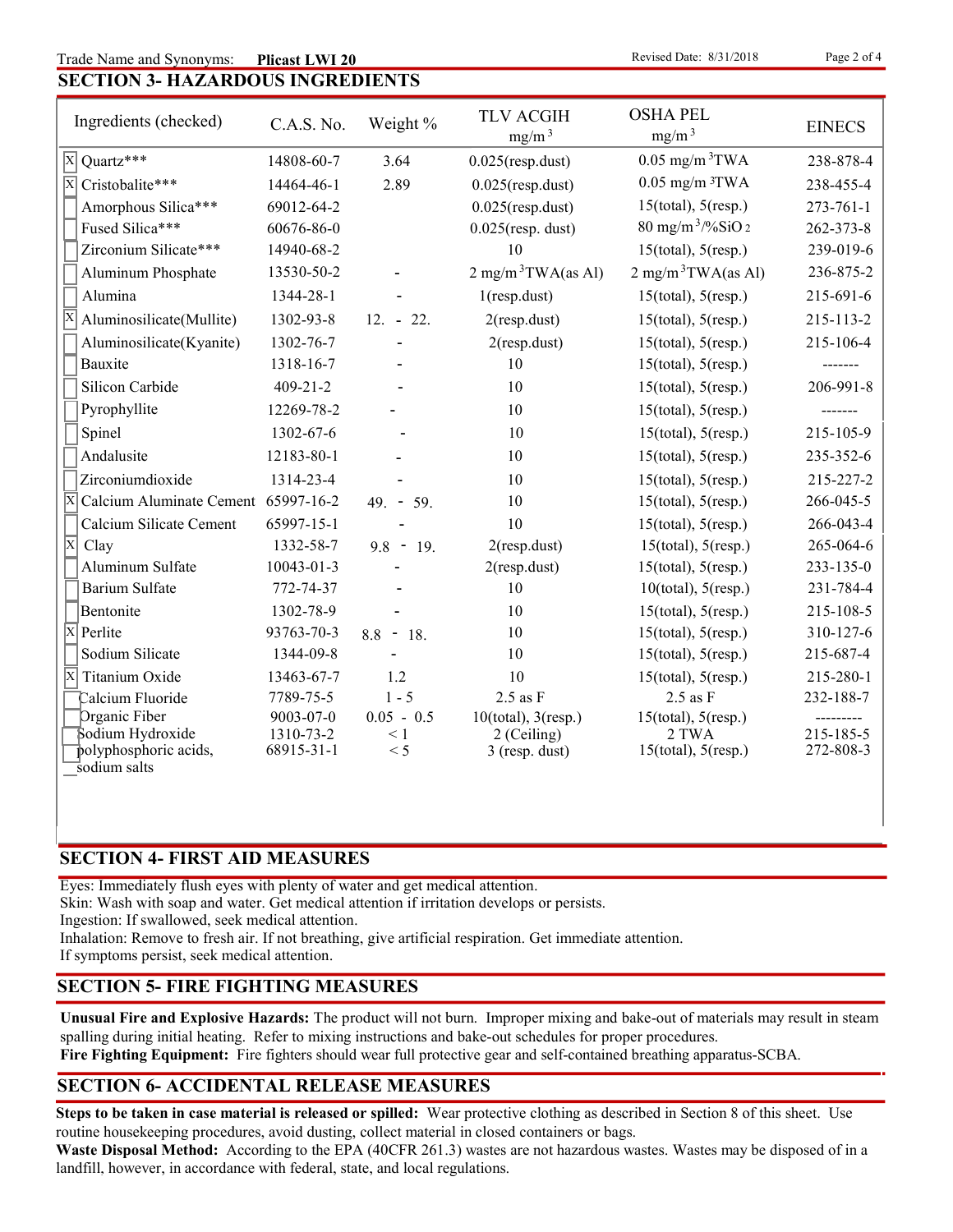To ensure product quality, store material in a dry place. Minimize dust generation and avoid inhalation and contact with refractory dusts during processing, installation, maintenance and tear-out. After handling of refractory dusts from processing, installation, maintenance or tear-out, wash exposed skin areas thoroughly. Wash clothing contaminated with dusts.

### **SECTION 8 - EXPOSURE CONTROL/PERSONAL PROTECTION**

Ventilation: Local and Mechanical: follow OSHA STD 29 CFR 1910.94.

Respiratory Protection: Good ventilation should be provided if dust is created when working with materials. Used material, which is being removed, should be dampend to reduce dust. In addition, when dust is present, workers should employ repirator protection. Recommended: NIOSH approved respirator for dusts and mists, including silica, in compliance with OSHA STD 29.CFR1910.134.

Alkaline

Protection Gloves: Protective gloves recommended.

Eye Protection: Safety glasses/goggles.

Other Protective Equipment: As required to meet applicable OSHA standards. Note: See Section 3 for occupational exposure limit values.

## **SECTION 9- PHYSICAL AND CHEMICAL PROPERTIES**

Appearance, Color & Odour: Granular aggregate & fine powder mix, brown in color, earthly smell

Solubility in Water: Negligible

Boiling Point (o ): N/A

Melting Point (o ): 2000F / 1093C

1

Specific Gravity:

### **SECTION 10- STABILITY AND REACTIVITY DATA**

∣V∣

∣V∣

Stability: Stable Hazardous Polymerization: May not occur Incompatibility: Materials to avoid: N/A

% Volatile by Weight: Not applicable

Evaporation Rate: Not applicable

Vapor Density: Not applicable

pH: Alkaline Vapor Pressure: Not applicable

Hazardous Decomposition: N/A

# **SECTION 11 - TOXICOLOGICAL INFORMATION**

Effects of overexposure:

- 1. Acute: Exposure to nuisance dust may cause temporary irritation or discomfort to skin, eyes, nose, throat or lungs and may aggravate bronchial disorders.
- 2. Chronic: Long term inhalation of respirable quartz, cristobalite, fused silica and/or amorphous silica may cause silicosis (delayed lung injury) and other respiratory disorders.
- $\vert\mathbf{v}\vert$ 3. Prolonged contact with skin may cause irritation.

For crystalline silica (quartz /cristobalite):

CARCINOGENICITY: Product contains crystalline silica which may cause delayed respiratory disease (silicosis) if inhaled over a prolonged period of time. IARC concludes that "there is a sufficient evidence for the carcinogenicity of crystalline silica to humans." (Group 1).

For aluminum silicate: Aluminum silicate minerals have been found to cause lung fibrosis in the absence of crystalline silica.

# **SECTION 12 - ECOLOGICAL INFORMATION**

No ecological concerns have been identified.

Not applicable for as-manufactured refractory product. Dusts of as-manufactured refractory product have a low order of aquatic toxicity (rating TLm96: over 1000 ppm), are insoluble, and are not very mobile. Based upon this information, it is not believed to be a significant threat to the environment if accidentally released on land or into water. However, dusts generated during maintenance and tear-out operations may be contaminated with other hazardous substances (e.g. metal). Evaluation of dusts from specific processes should be performed by a qualified environmental professional to determine if an environmental threat exists in the case

# **SECTION 13 - DISPOSAL CONSIDERATIONS**

Waste Disposal Method: According to the EPA (40CFR261.3) wastes are not hazardous wastes. Wastes may be disposed of in a landfill, however, in accordance with federal, state, and local regulations. However, dusts generated during maintenance and tear-out operations may be contaminated with other hazardous substances (e.g. metals). Therefore, appropriate waste analysis may be necessary to determine proper disposal. Waste characterization and disposal/treatment methods should be determined by a qualified environmental professional in accordance with applicable federal, state and local regulations.